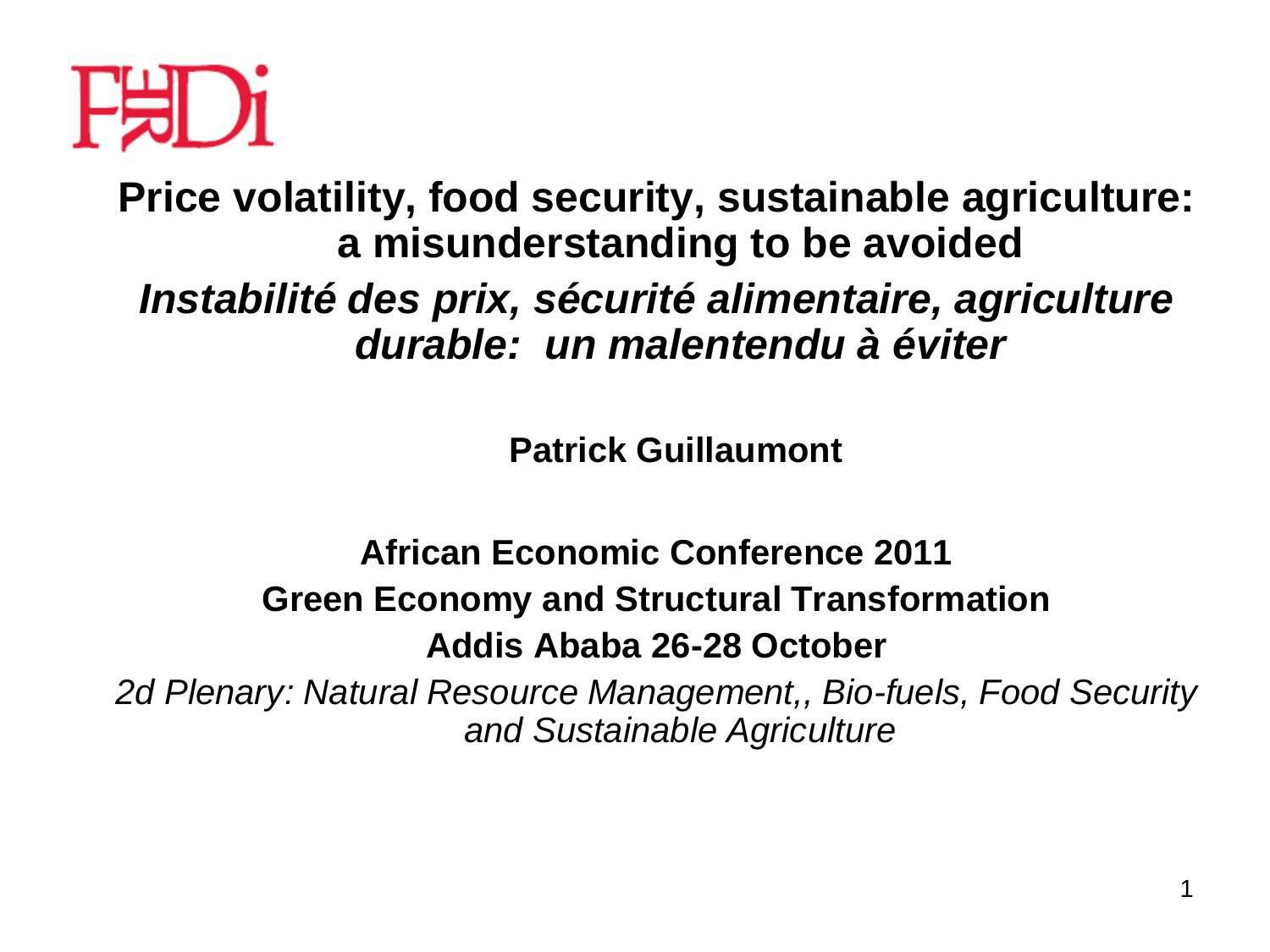

#### **Price volatility and food security, a top item of the G20 Development**

- Two issues closely linked in the preparation of the G20
- Impressive preparatory work (FAO, OECD, HLP/FSC, Report prepared for the French presidency by Pierre Jacquet, …)
- But the link between the two issues has led to focus on price spikes rather than on the volatility itself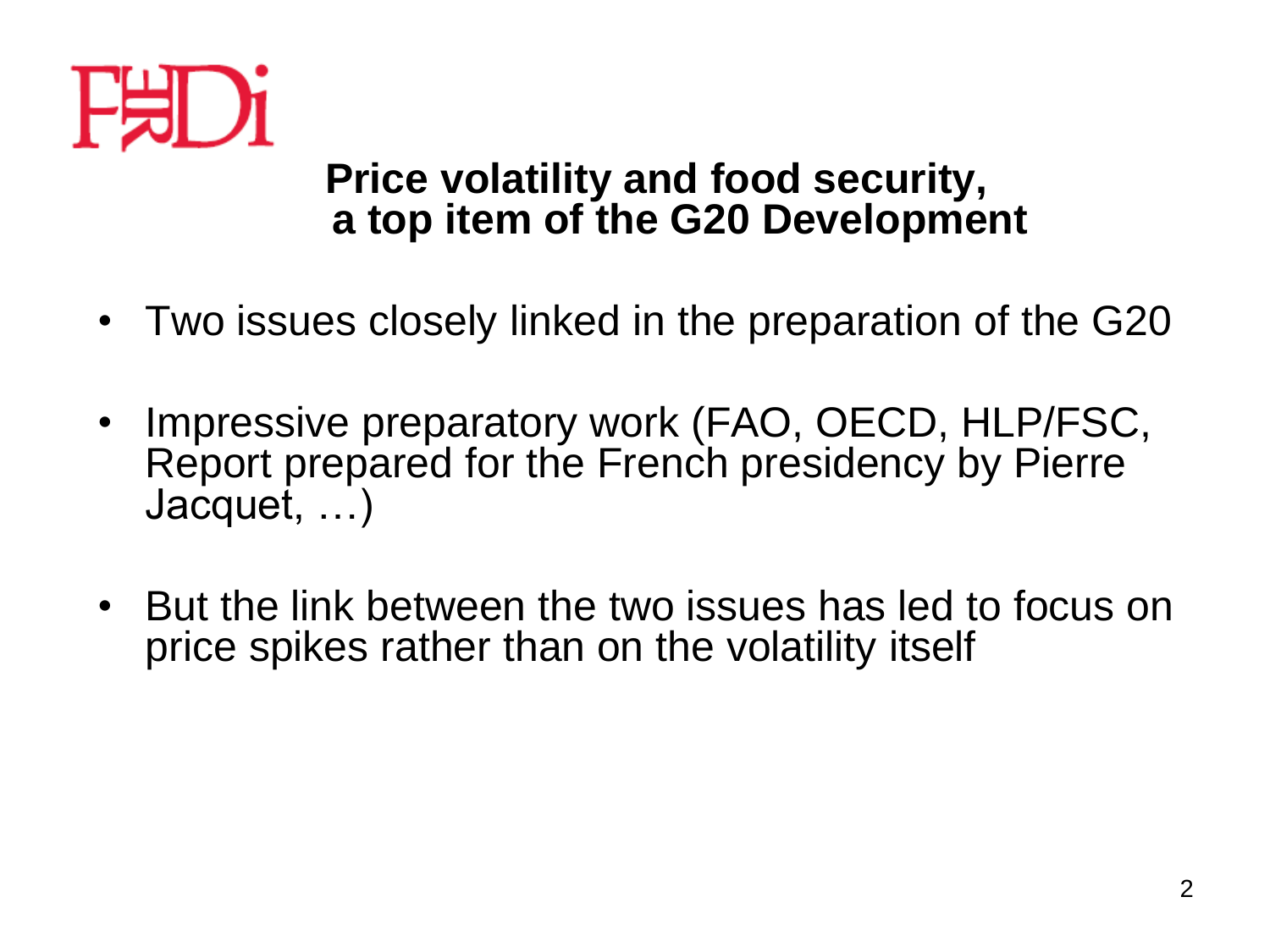

**Reversal of the 70's approach to price volatility…**

- In the mid 70's, a price commodity boom and a will of the G77 to stabilize prices at a high level, as illustrated by the « Integrated programme for commodities » of the CNUCED IV (1976, Nairobi) advocating « price indexation » for all the main commodities and the multiplication of ICAs
- The goal was both to avoid price shortfalls and to counteract a possible deterioration of TOT
- Strong opposition both political and technical
- Not any implementation…, even the end of existing ICAs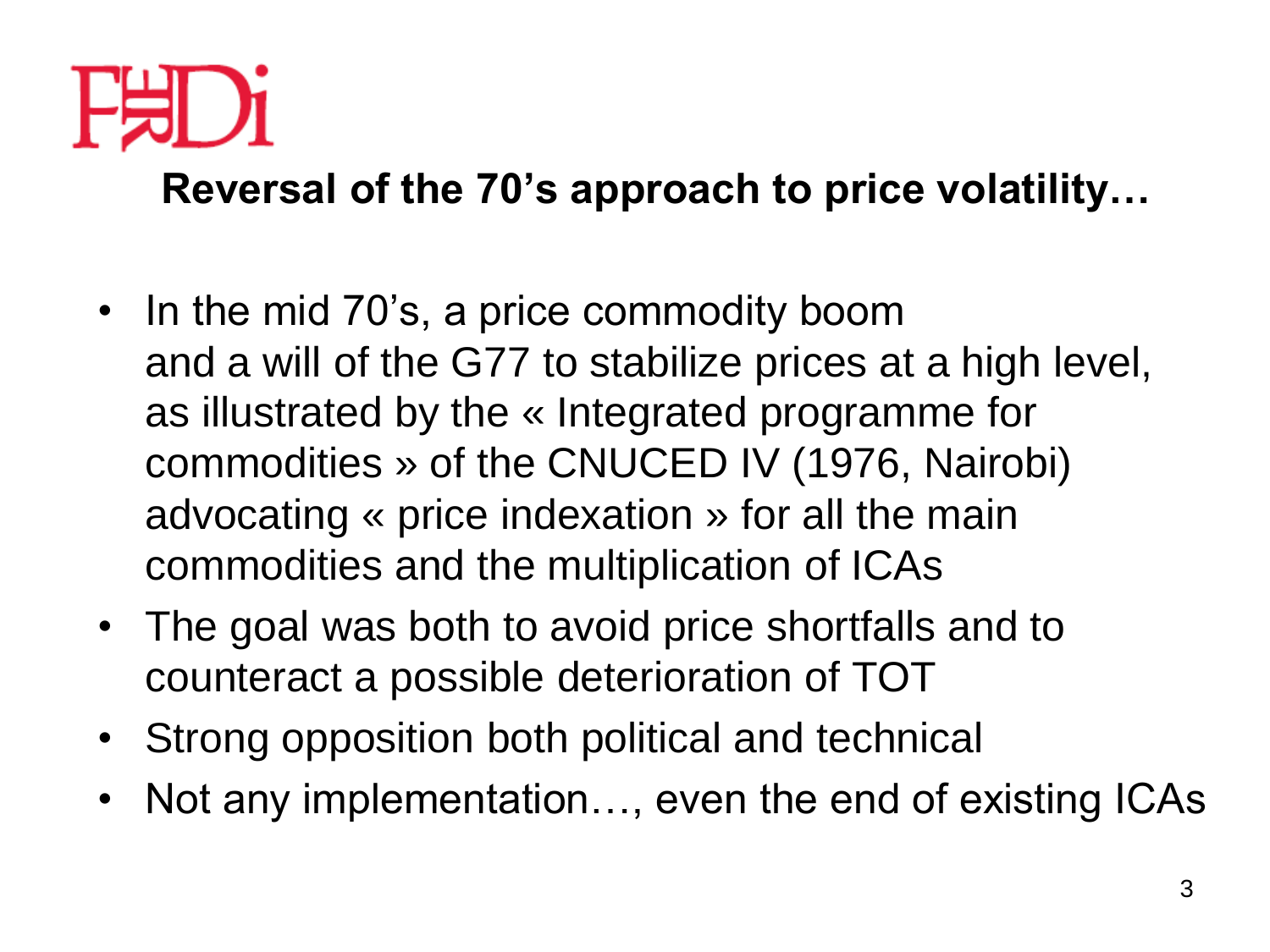

## **…reversal of the 70's approach to price volatility**

- 30 years later new price commodity booms, in particular for food products, occurring after a long period of decline of *real* world food prices
- Severe consequences of the recent price spikes on urban poverty in developing countries…
- ... and even impact on price levels in developed countries
- Thus fighting against price volatility has become mainly understood as avoiding price spikes
- At the international and the national levels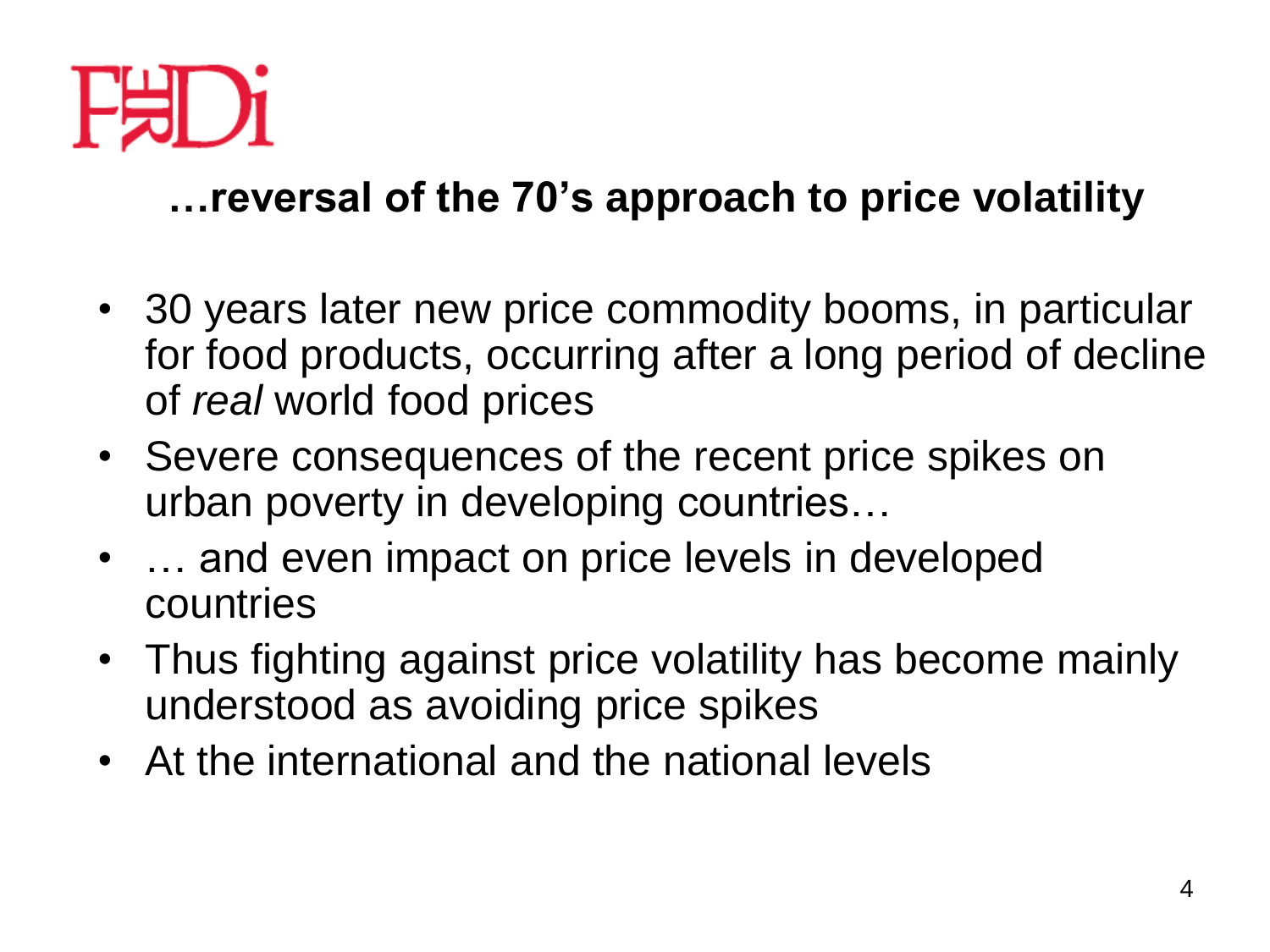

# **The real volatility issue**

- Volatility/instability is a succession of booms and shortfalls
- Not only the booms are detrimental to consumers, in particular poor consumers,… and for food security
- Not only the shortfalls are detrimental to producers, in particular poor farmers,…and for food security
- But also the volatility/instability around a given level or trend is detrimental to both,…and for food security
- Inducing a loss of welfare…and of agricultural output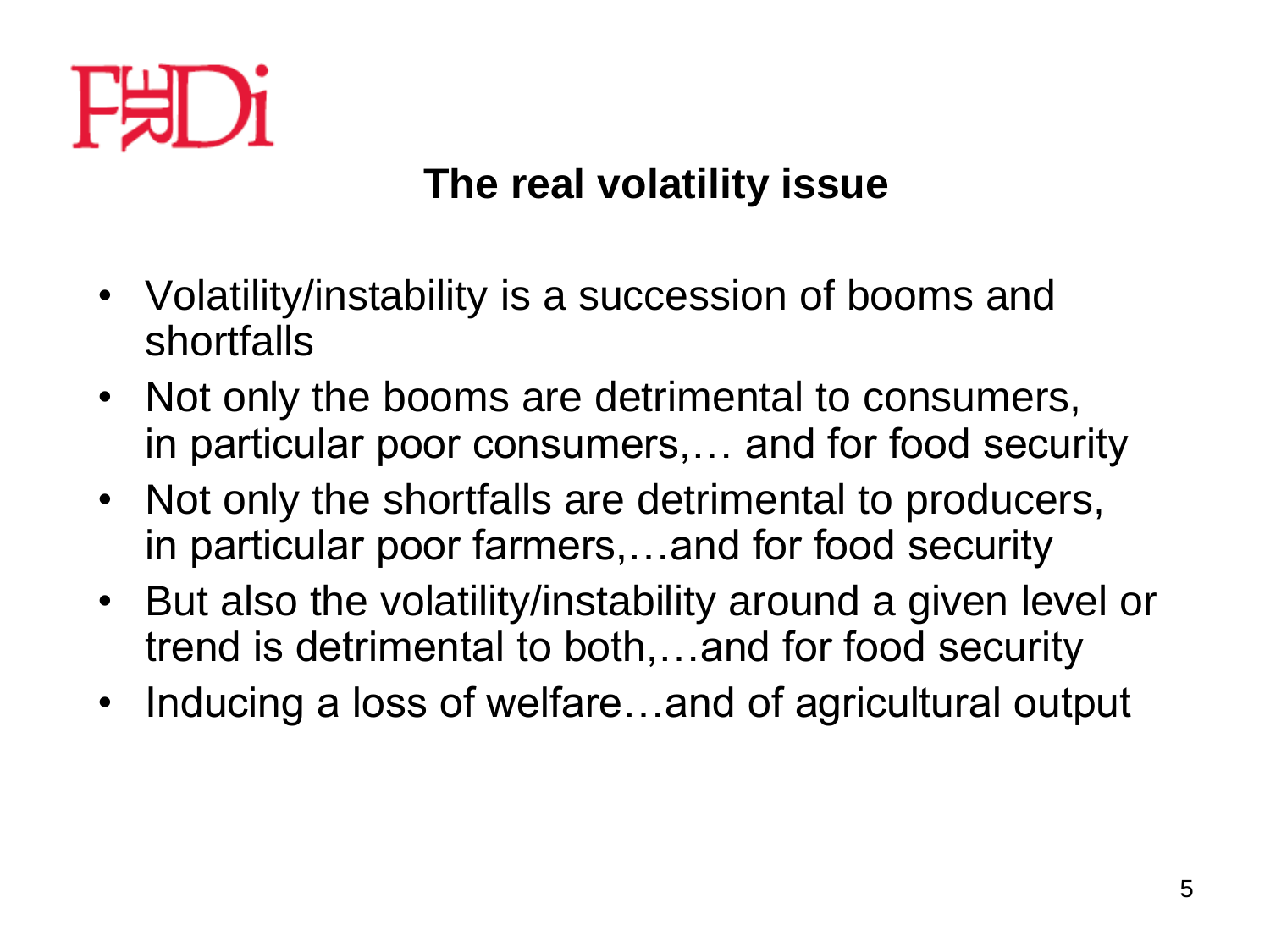

## **Why producer price instability is detrimental to food security and sustainable agriculture**

- *Not only shortfalls* of producer (farm gate) prices have negative short term effects on their own food securiy
- But producer price *instability* is detrimental to sustainable agriculture and a long term food security by several ways
- By increasing risk and thus lowering investment and innovation in agriculture
- By asymmetric or irreversible effects on health and education (and other assets) in rural areas
- By inducing behaviours harmfull for environment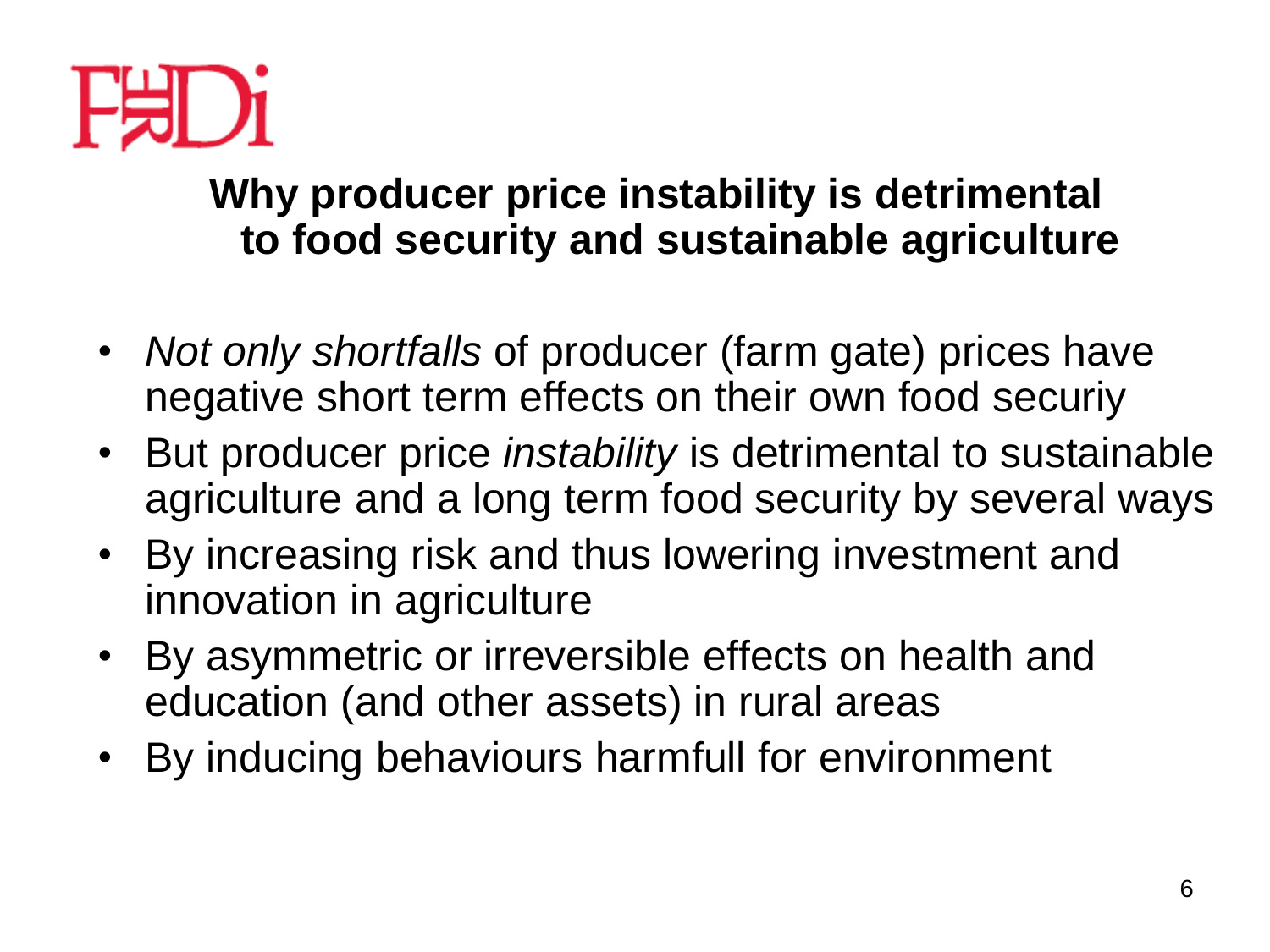

-

#### **The recent concern: has world price volatility increased?**

- Answer depends on the period considered: over 3 centuries, no (Williamson 2011); over 50 years, no; over 10 years, yes…
- Why this new surge of instability? No consensus on the causes:
	- speculation? (expansion of transactions on international markets)
	- Oil price and expansion of biofuels?
	- Climate change? Progressively on the yields or by increasing shocks
	- all the supply and demand factors having progressively led to the *decrease of stocks*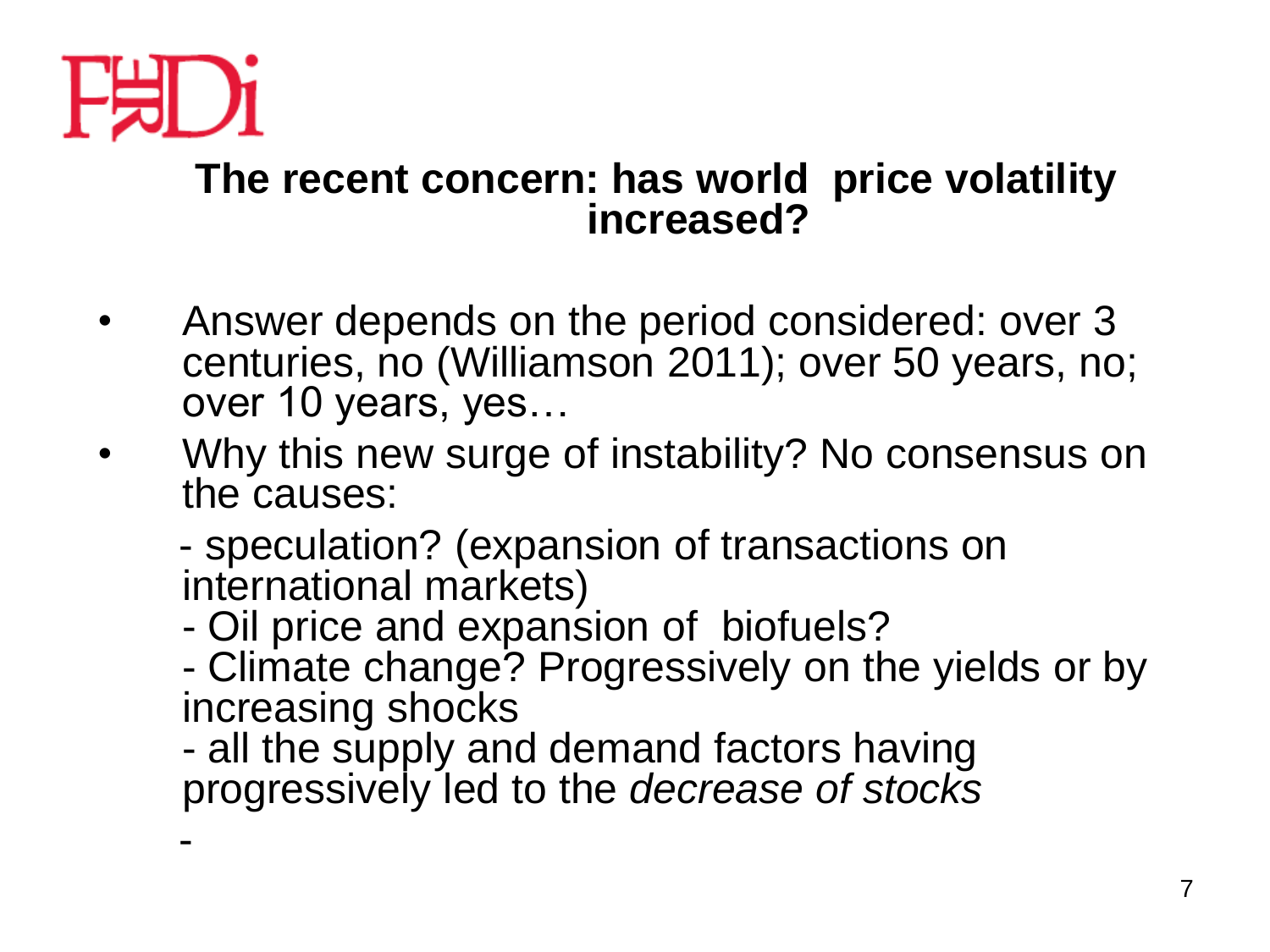

### **Additional concern: the transmission of world price instability to domestic price instability**

- A complex issue
- Even if *food products* are mainly not internationally traded, they are to a large extent tradable: their price is largely determined by world prices
- For *export products* it is even more the case: the impact of world prices instability on producer prices instability is amplified by the level of fixed transaction costs, in particular those due to poor infrastructure
- Seemingly strong transmission in recent years, although highly variable among countries (rise of cereals prices on Sahelian countries higher than rise of international prices)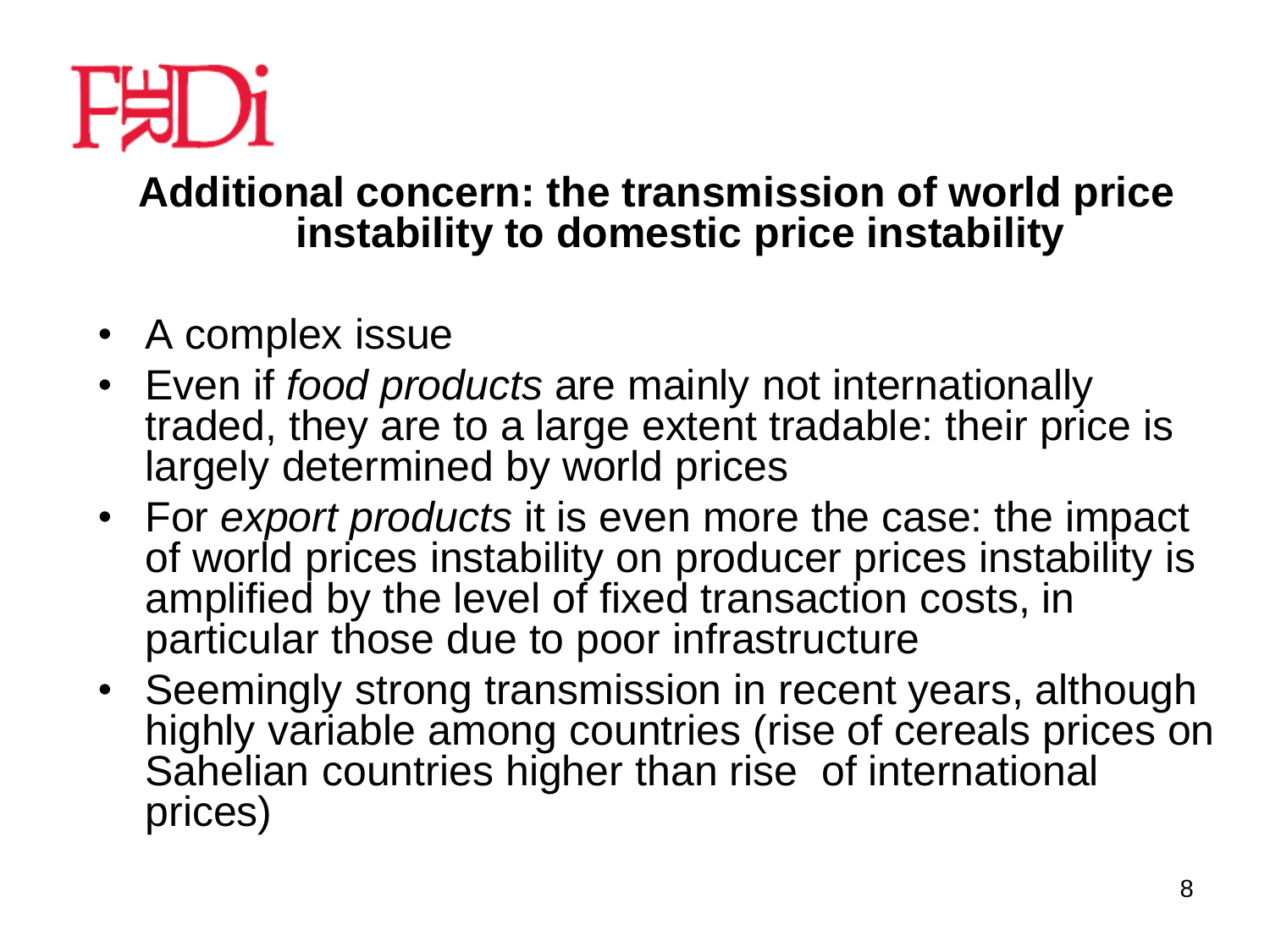

## **Last crisis as an impetus for reform?**

- Last food crisis more severe because connected with the global crisis
- Has pushed the food security on the top on the international agenda, in particular on the G20 development agenda
- Proposals will be examined at Cannes, a first significant step
- But largely influenced by the spikes issue, and constrained by the need to obtain a consensus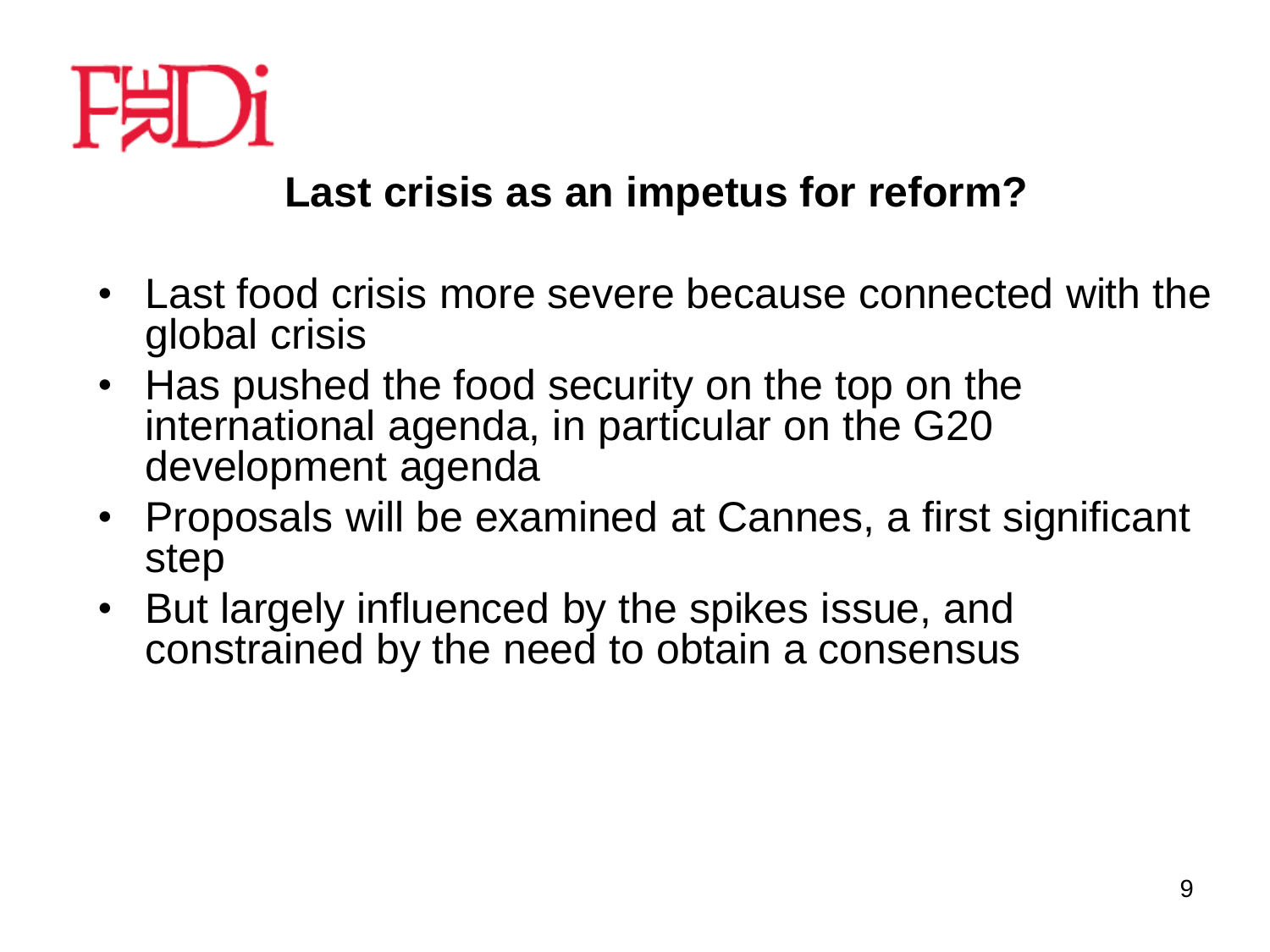

#### **The G20 proposals: «risk management for agricultural development and food security»**

- Promoting a better information on the markets situation (output forecasts, stock levels,…)
- International Forum for fast reaction to food crisis
- Ban of food export restriction
- Experimentation of food reserves, at the regional level (ECOWAS)
- Agriculture and food security risk management *tool box*, left to the choice of countries and possibly supported by the international community
- Mainstreaming systematic risk management in integrated farm policies (link with NEPAD)
- Joint advisory services mechanisms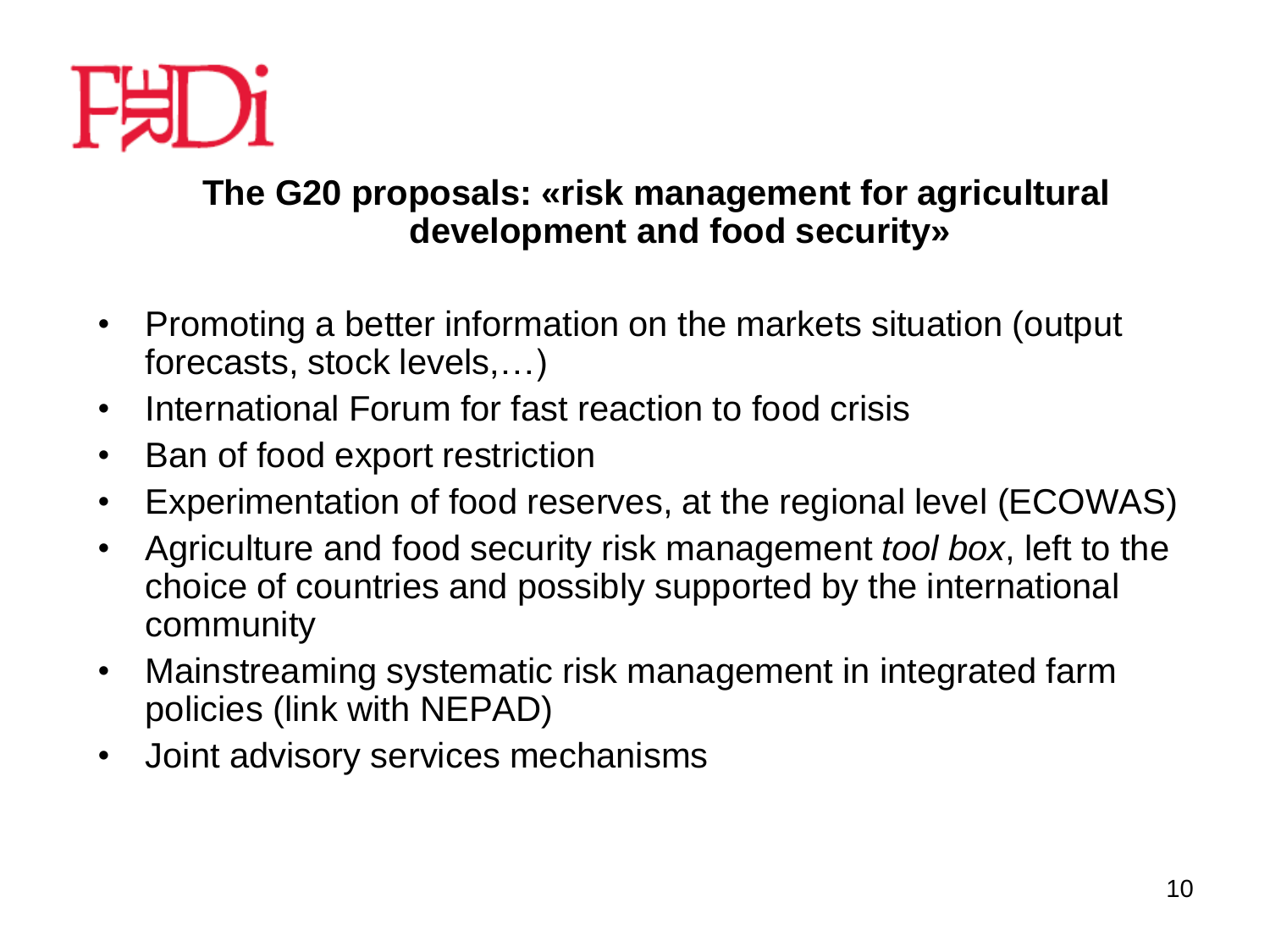

# **Beyond the 2011 G20: landscape and next steps**

- Little chance to see a decline of volatility in world prices, in particular as a result of shocks due to climate change
- A priority is then to invest in agriculture, with adaptation in mind
- Still a rationale of international or national price stabilisation schemes for some products, only if around the *trend* of market price
- Use of aid as an instrument of stabilisation, so that the countries can face effectively the volatility of import as well as export prices